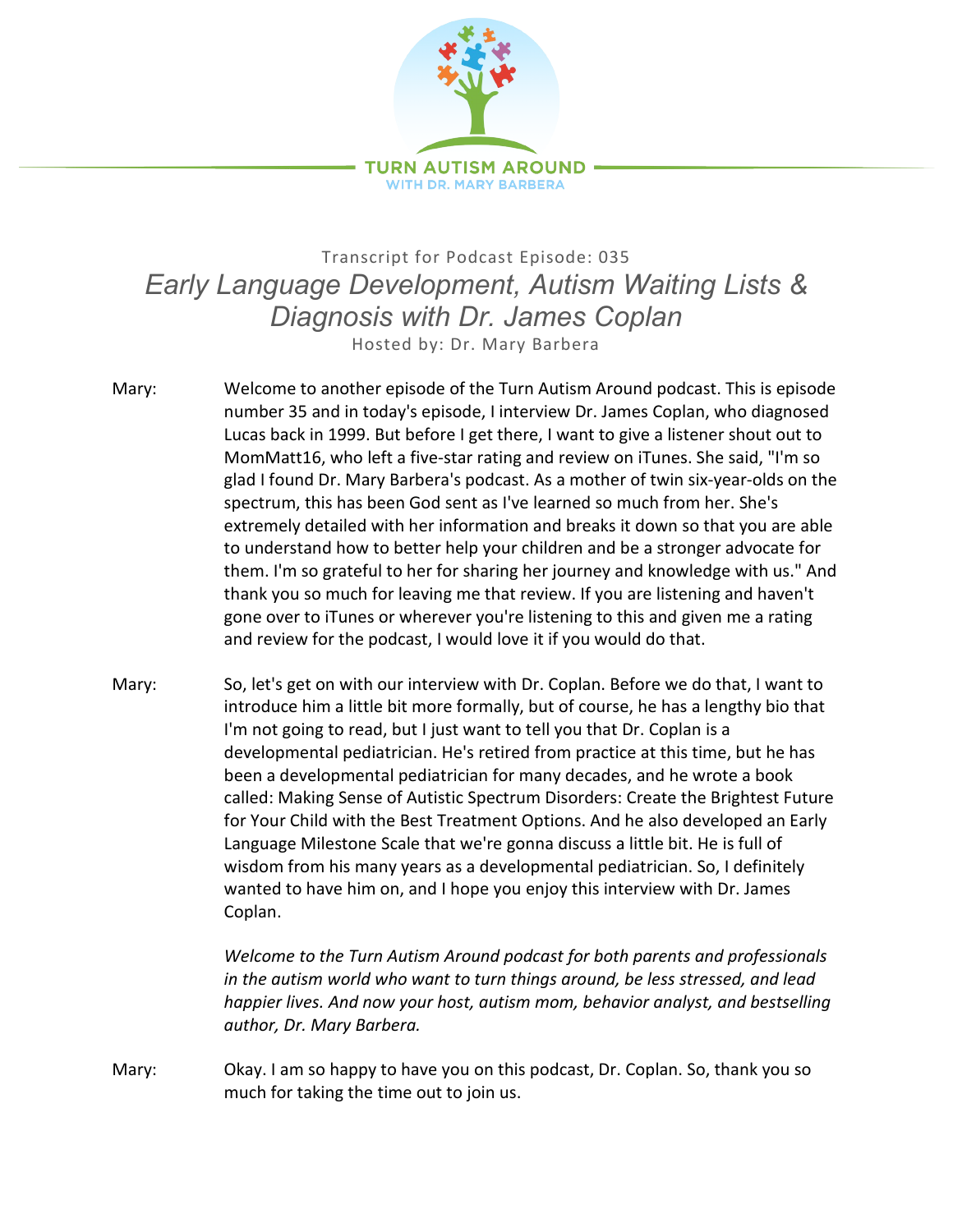- Dr. Coplan: I'm delighted to be here to hear from you. It was wonderful to get your email and to be here with you today.
- Mary: So, let's talk about your fall into the autism world. I know you've been a developmental pediatrician for many years, but I also know, and you told me at the visit when you diagnosed Lucas in 1990, that you have a sibling with intellectual disability. So, can you tell us about your fall and how you got interested in treating kids with autism and other developmental issues?
- Dr. Coplan: Sure. It was actually... My earliest recollection, my great grandfather, who at that point was blind. So, the old Russian gentleman blind, and he's holding my kid sister on his knee and he's bouncing her up and down. And she was about two and I'm five years older than she is, so I was seven. And I remember standing in my parents' kitchen and he's saying to my father and stepmother in his accent in English, "why doesn't she talk? Why doesn't she talk?" And that memory was actually tucked away in my brain. And I didn't have conscious access to that memory for another 25 or 30 years. I went off through high school, through college, through medical school, through residency, I decided to become a pediatrician within pediatrics. I decided to go into developmental pediatrics and work with kids with special needs. I developed the Early Language Milestone Scale to screen language from birth to three that had been published.
- Dr. Coplan: And then I was giving an interview to a woman who was a newspaper reporter for the Syracuse daily paper, it was kind of a human-interest story. And she's asking me all these questions and I'm at home. My wife is in the kitchen making dinner and I have my feet up on the footstool and she's asking me, where did you go to school? How did you come interested in language? And boom, all of a sudden that memory came flashing back to me. That had not crossed my conscious mind since the day it was laid down when I was seven years old. So, it must've been 28 years or more. And so, all of a sudden flash. That's why I had gone into pediatrics. That's why I had gone into child development. That's why I had gone into early language developments. It was all about my sister.
- Dr. Coplan: And in fact, as a kid growing up, I very much wanted to help my sister, but for reasons having to do with our family, I was... My sister and I were kept apart for reasons that had to do with family dysfunction. So, I had this tremendous frustration about all of that. So, I was in child development and then initially I was more of a utility player. I've worked with kids with cerebral palsy, I worked in the neonatal ICU follow-up clinic. I actually worked in the HIV clinic looking at kids with encephalopathy. I wrote several papers on hearing impairment and one of those was very instrumental, partly in the move to get the universal newborn hearing screening. I can't share that, but I was told that my paper was handed around the table at the NIH study sessions or recommendation sessions.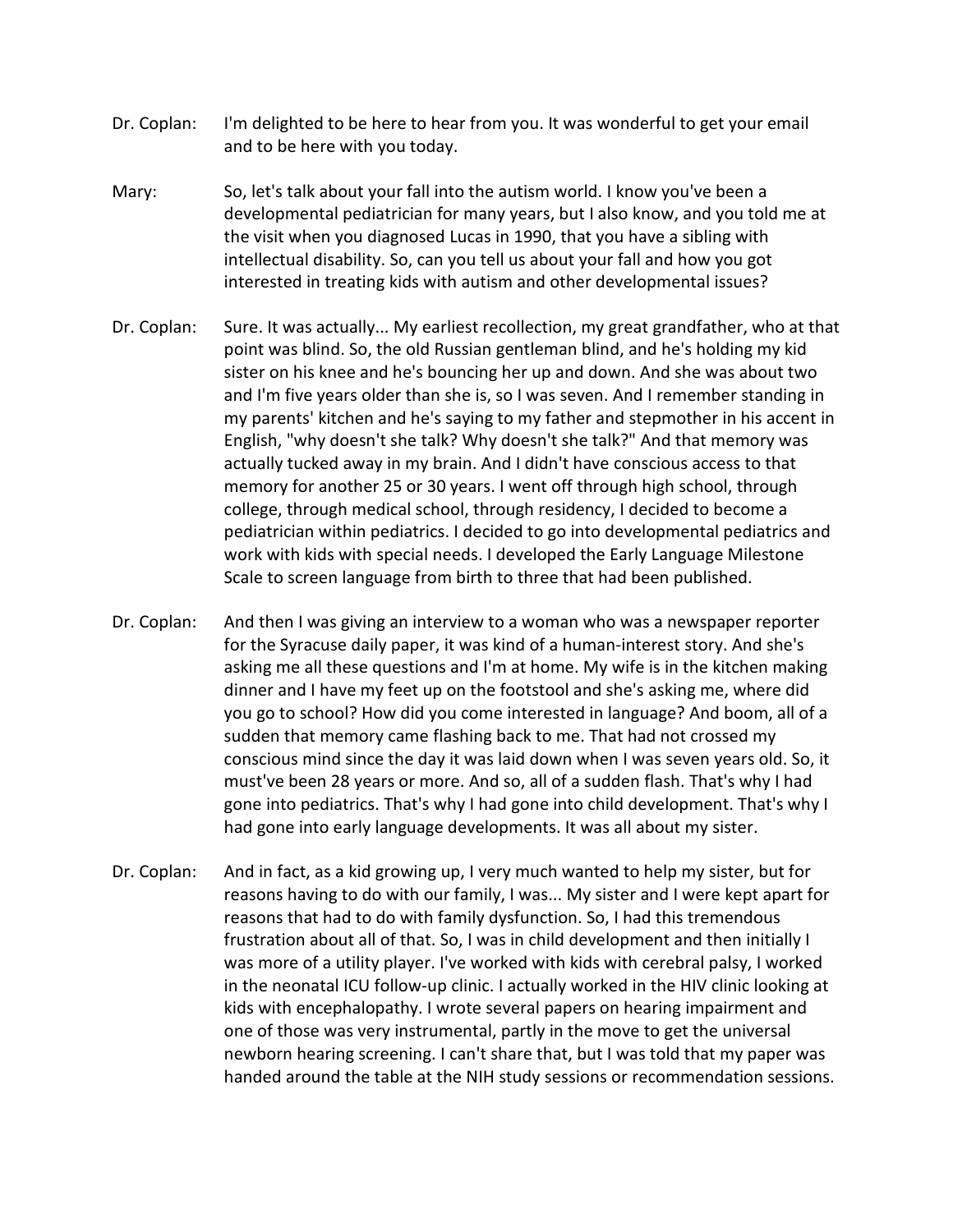- Dr. Coplan: But I got into working with kids with spectrum disorder, partly because a lot of times the initial presentation is the way it speeds your language. And one of the questions I used to always drill into my trainees, is it delayed speech or is it delayed language? And of course, with kids on the spectrum, it's not just speech. The child may be verbal. In fact, some kids will slip through the net because they're echolalic and they're repeating phrases, but they're not using language in a socially appropriate way, not in a reciprocal way, or they're not using gestures and beckoning and pointing and joint attention. When I point do you look, I look where you look when you point, things like that. So, my interest in language eventually brought me all the way back to working with kids with spectrum disorder. And then that kind of intersected with the tremendous increase in the recognition of kids with milder forms of spectrum disorder. And from there on, one thing just led to another. And when I decided to open my own private practice and stepped away from Children's Hospital of Philadelphia, and opened a private practice essentially on, with rare exception, was populated almost entirely by kids on the autism spectrum.
- Mary: Okay. So the Early Language Milestone Scale, you had told me before we started recording, was published in 1980 and is still available at pro ad and we'll link that in the show notes, but you were explaining how which I think is really good. This, this scale was, was basically to see if the child had just a speech delay. One part of a speech impairment or a more global language issue like kids on the spectrum have. And it's a screening tool for kids up to the age of three. Can you describe just briefly the three types of skills that Early Language Milestone Scale is looking at?
- Dr. Coplan: Sure. So, the scale, and I don't have a copy in front of me, but it's an eight and a half by 11 piece of paper that's divided horizontally into three areas. The first area has to do with auditory expressive language skills. And those start with things like cooing, babbling, making single syllables, making multiple syllables, and jargoning, which is [inaudible], rising or falling syllables of the like speech and then Mama or Dada, whether specific or not. And then moving on to single words, two-word phrases, and then what I call cookie monster speech: Me want cookie. Kind of three to five-word phrases with broken English, leaving out the verb to be in conjunctions. And that takes you from birth to about 36 months in the expressive area for auditory receptive, which is the middle area of the page, the middle horizontal bar. It starts with things like alerting to sound, turning to sound, turning to a bell or something else like that.
- Dr. Coplan: And then following parents' commands initially with a gesture on the part of the parent, like give me with the parents standout, and then give me without the parents hand, out like that. And then following two step commands and then more complex commands. So again, that takes us from birth through about five. The auditory receptive irritates us from things like turning to sound all the way up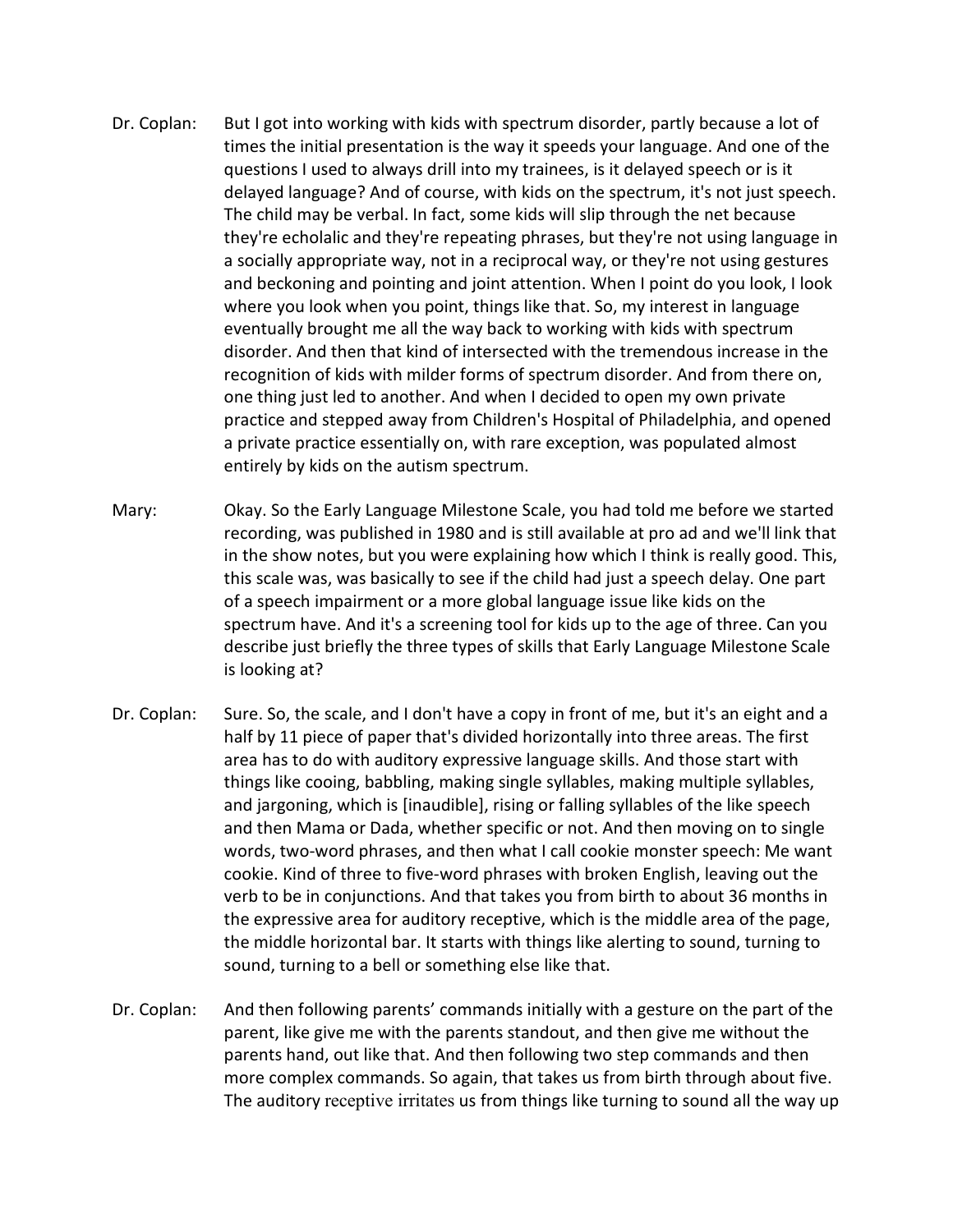to following two to three step commands. Now the third area, and I'm particularly pleased with this that I included is visual communications skills and those are not often present on a language screening tool because most language tools are inherited from speech language pathologists who are about speech and receptive language.

- Dr. Coplan: But visual is just as important, so it starts with things like eye contact and then it moves on to things like playing gesture games like patty-cake, peekaboo. It's so big, which should come in around seven to nine months old imitating gestures. As I said earlier, if you give a visual cue along with a verbal command, give it to me with your handout, that's at a nine-month level. Give it to me without your handout is it a 12-month level? And then it gets to things like pointing. And it turns out that the age at which children use index finger pointing to point to a desired object is virtually identical to the age at which children will use single words to name the object that they want. This is based upon histories taken from parents where our research assistants would ask, does your child do this? Does your child do that? Then we looked at how the data lined up, and index finger pointed lined up virtually identically to within a couple of weeks of use of a first single word. So delayed pointing is one of those indices of language development. Even a child may have quote normal unquote length of utterance if they're echoing phrases.
- Mary: Yeah. And I think because I've been trained in the stat, which is a screening tool for autism in two-year olds and the eight dos and the MCHAT and things like that. Like, I do a fair amount of looking at pointing and talking about pointing and the, you know, that is one of the big, big red flags for autism is lack of pointing, which in typical kids comes in fast and furious very early on. And with kids with autism, it's almost always delayed.
- Mary: Okay, so, so like I said, we're going to link that in the show notes. And I think that's a good example where you've been, we've been working at this for many, many years. As I said in the introduction you are retired now from practice from the actually seeing kids, but you've spent many, many decades actually seeing clients as developmental pediatrician, seeing patients. And I know the waitlist... if parents are worried the pediatrician try to refer to developmental pediatricians, the waitlists are very long in the United States. And there's other doctors and psychologists, psychologists, psychiatrists, neurologists, developmental pediatricians, they can diagnose autism. So why do you think there are such waitlists, do you have any ideas for if a parent is worried or a professional wants to try to find a way to get a child evaluated it can be quicker?
- Dr. Coplan: So, you've asked a lot of questions that are all rolled together and... Why there are waitlists. I mean it's supply and demand in terms of having the number of hands on deck to handle the volume. There are also financial issues. And let me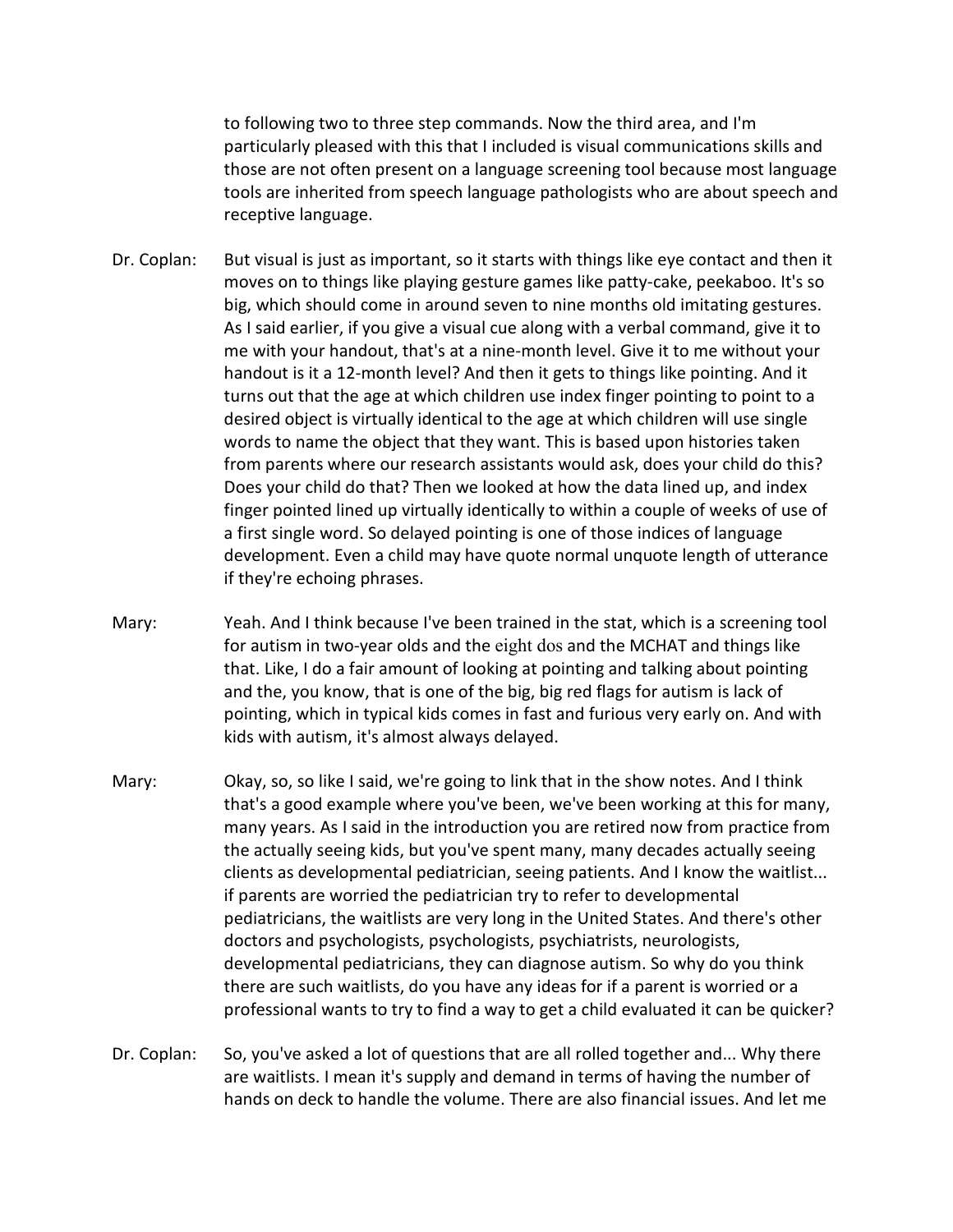broaden this discussion a little bit. When I was on the faculty and or on the staff of either a university hospital in Syracuse or the Children's Hospital of Philadelphia, any physician who provided cognitive services as opposed to interventional services with either a speculum or a scalpel or some kind of stoked that you would put into some part of the patient's body. But people who sat around thinking, so the infectious disease people, the geneticists, the developmental pediatricians, the general internal medicine type folk for children, anything that's not procedurally based, but you sit there and you think about the patient, those are vastly under remunerated and the best illustration I can give you, that goes way back to friend and colleague of mine who was in fact a pediatric surgeon. And he said to me, Jim, when I have a kid admitted to my service with rule out appendicitis, I could take him to the operating room and take out his appendix, and make 10 times as much money as if I put him in the hospital and go visit him at the bedside every couple of hours and keep repalpating his belly. He CT really has a heart appendix and needs to go to the OR.

- Dr. Coplan: So, part of what's going on has to do with the fact that the financial resources for any physician who provides cognitive services, and I include developmental pediatrics in that. So, it's broader than just developmental pediatrics. But this is, this is the, this is our little piece of territory. I think somebody needs to have or should have a kind of child sensibility, child psychiatrists, child neurologists, developmental pediatricians, anybody who really understands something about the mind of a child, the persona of a child, what makes children tick so to speak. It's really pretty scary for me to think about giving somebody a checklist form who doesn't know... Doesn't have anything kind of feel in their fingertips for how kids work. But it's... So, I'm not going to be territorial and say the developmental pediatricians have to be the ones to do it, but somebody who has that feel for children.
- Dr. Coplan: And then the other part of it, which gets back to time as money, is a sensitivity to the family and the child is part of the family. How are the siblings doing or how is the marriage doing? And one of the things I used to say during my teaching to my trainees is the unit of treatment is a family. Unit of treatment is not just the child on the spectrum, but the unit of treatment is the family. And I had a rule and you know this, I had a sofa in my office and I had an ironclad rule that unless one of the parents is in jail, six feet under, or active duty holding a weapon, they both need to be there. And the picture of my sofa, I said this is my secret weapon because I would get both parents on the cell phone, talk to them both at once. Now I lost money in practice because I spent too much time with people. But I was always very sensitive to family function. I've already alluded to the fact that when I grew up, it was really not, doesn't bear repetition, but it was not helpful to anybody's development. We used to call my sister... So, it's somebody who has the time and the sensitivity and maybe they have a social worker on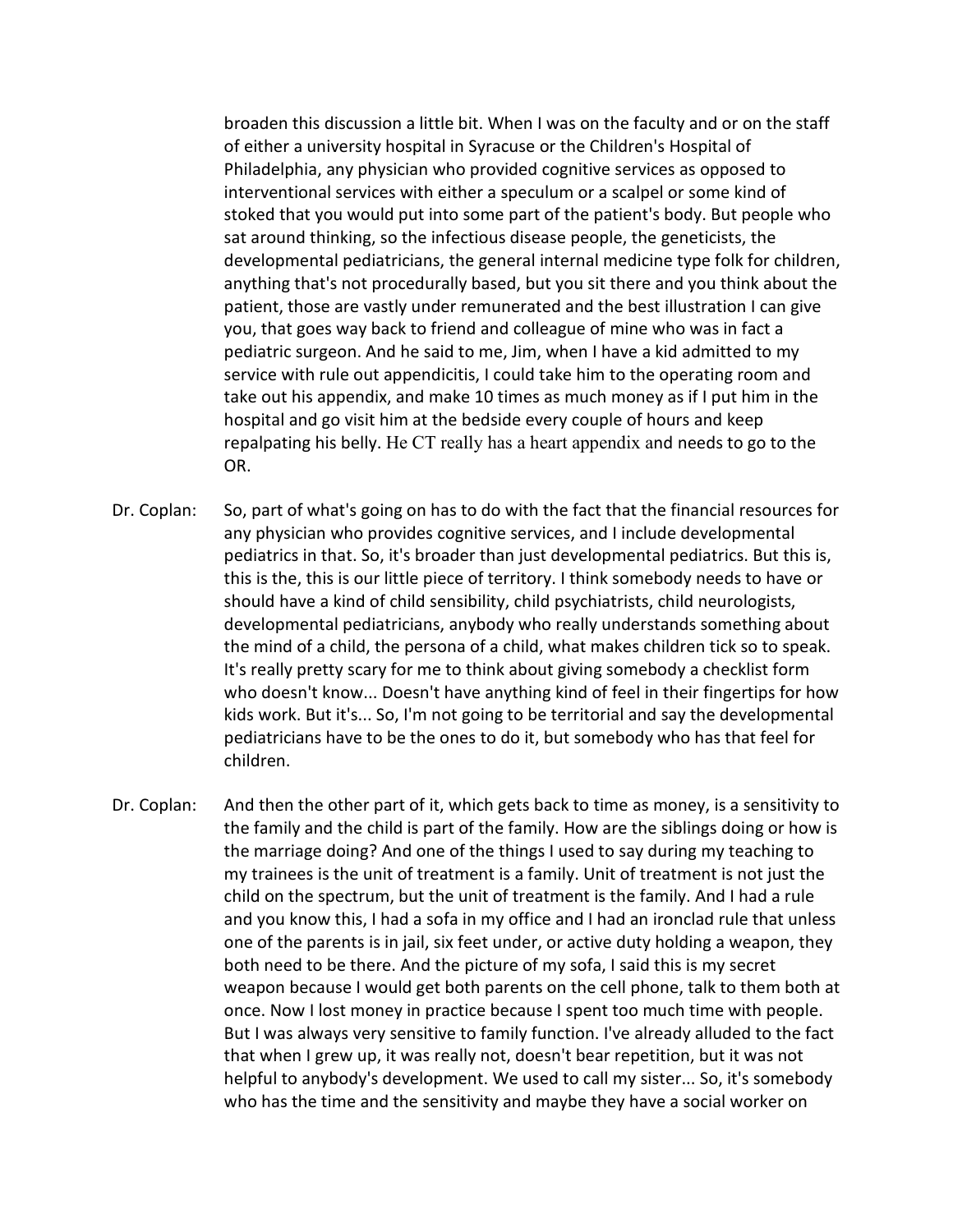their staff who talks with families, but some kind of compassionate, holistic and that word's been beat to death. But it's expensive. It costs money, that kind of time to put trained people into there. But that's the way to give compassionate care.

- Dr. Coplan: And it's just not an inexpensive proposition. Insurance companies I think arrange it to make it easy for them to reject clients. They have a stop loss department, that's what it's called, the stop loss department. And I've had phone calls at four o'clock in the afternoon that say, if you don't respond to this by five o'clock next business day, we're going to cut Johnny off. Well, I got a phone call from a peer to peer reviewer and this was a woman who was a nurse. And she said, well, you know, you're out of network for this insurance company. I said, well, you know, how long was the waiting list at the end network programs? And she, so six months. But they were in network and I said, okay, so what you're telling me is if you woke up tomorrow morning and felt a lump in your breast, and I said to you in six months you can go to see a surgeon... You're telling me that's okay? And she said, no, no, no, I never said that. I never said that. And I said, well, I have your name, I have your phone. That's exactly what you said. And the minute we get off the phone, I'm calling with the Syracuse... or the Philadelphia, I'm calling the Philadelphia newspaper and I'm gonna share the gist of this conversation with him. She said, no, no, no, don't do that. Don't do that. Monday morning, they called my house and my office back and they paid the bill.
- Dr. Coplan: I was not going to mess around. Now I'll admit I was personalizing it with her, but I was just so, you know, I can't say the word on the air, but that was my victory. And I also a couple of times I've met with parents to go to due process or go to court and win judgments. But I mean, everywhere you looked from insurance companies on, it's, you know, what can we do to save money? And I don't have a magic answer to that one. I, as I say, I lost money in practice, so I know shining light, I'm an example of how to do it from that standpoint.
- Mary: Yeah. I often say, you know, if you thought your child had leukemia and you were told that the waiting list is nine months to even see if they have leukemia, then it's another, you know, six months to wait for treatment. I mean, people would be not just standing in line. And so that's part of my mission is to get these out, these strategies out, my online courses out, to people who are even just waiting. Or maybe the child doesn't even have autism. Maybe they just have a speech delay because as we know, it's the same kind of treatment that would work to get a child talking and pointing and sleeping in their own bed and eating and people have to kind of get over the hump of using and saying and reading the autism word because you know, and I know with me, I was very, very much in denial for like 15 months before Lucas was diagnosed. I didn't want to hear the word autism. So, do you have experience with people being in denial and like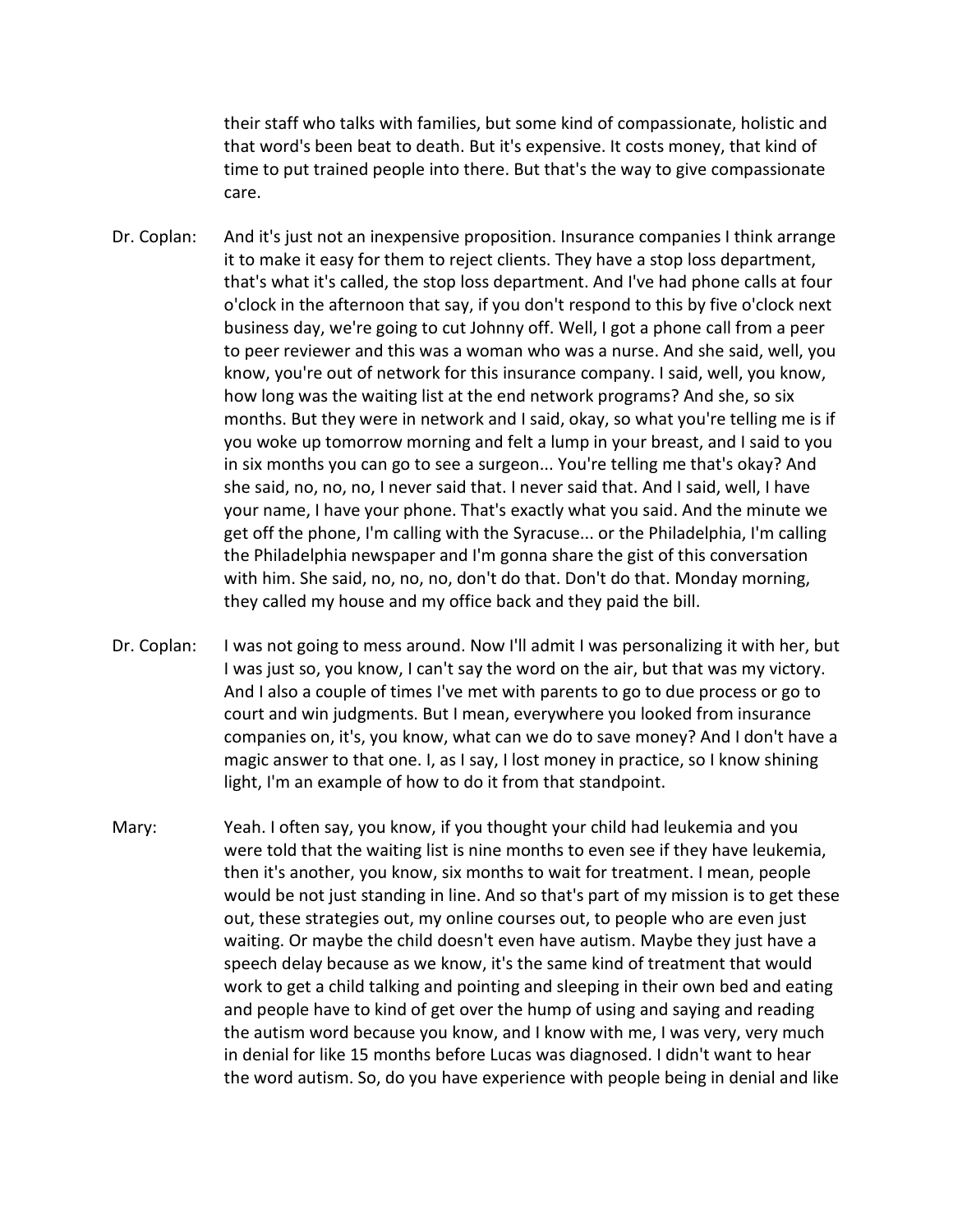not believing it or by the time people reached you, they pretty much knew they had autism?

- Dr. Coplan: Well, so let's talk about that. And again, I don't know if it's fair to say, but it was 20 years ago two months ago. I was the second person you came to. But I think you said you had had your head in the sand. I think after you left my office your head wasn't in the sand anymore.
- Mary: Oh no, no. My head was out of the sand, you know, because I read, Let Me Hear Your Voice. And I realized that there was a lot I could do. I didn't realize that there was a lot I could do. I didn't realize there was anything you could do. So, I thought, well, why put pin this diagnosis?
- Dr. Coplan: So, let me talk about first let me talk about denial. And in medical school you're initially... Nobody says it in so many words, but you're taught like, well, denial, is this thing? You have to get patients past or you have to get them over. The way that I began to think about denial was slightly differently. Imagine if a person is driving a car and they were in a terrible motor vehicle accident and they have an arterial laceration in, they've lost a huge amount of blood. When they come into the emergency room, they're going to be cold, pale, clammy with a thready pulse because their periphery is all constricted. All the blood vessels are constricted to try to preserve what little blood is left for their core organs, and if I said to you, I'm going to take this patient and put them in a tank of warm water and make them pink and peripherally dilated to get rid of their vasoconstriction while they're pink for 30 seconds, then they'd be dead.
- Dr. Coplan: And so, denial in a way is a protective response at the beginning when the parent is dealing with this awful trauma because at some level they already know it's true. They already know the diagnosis is true, but the denial is their emotional equivalent of vasoconstriction to keep themselves alive during that period of maximum emotional stress. So, it's okay. And what I want to say is denial is okay for a period of time and if you are in denial, there's nothing to be ashamed of. It's nothing to be ashamed of. It's nothing somebody should try to get you over. But what I would say to my trainees, so what you do in the emergency room is you plug the patient into a big IV bag and he'd give them blood or plasma or fluids and you replete, you refill their circulating blood volume so they're no longer in hypovolemia shock and then they'll let go of their vasoconstriction though, let go of their denial because now you've replenish their core deficit.
- Dr. Coplan: And a lot of times you may see a mom is in denial because her husband is out in deep space and not buying into it at all. Or because her mother-in-law is going to guilt her. We never had anything like this in our family. It's only after I spend every year or some other stuff that... so the mother may be in denial or the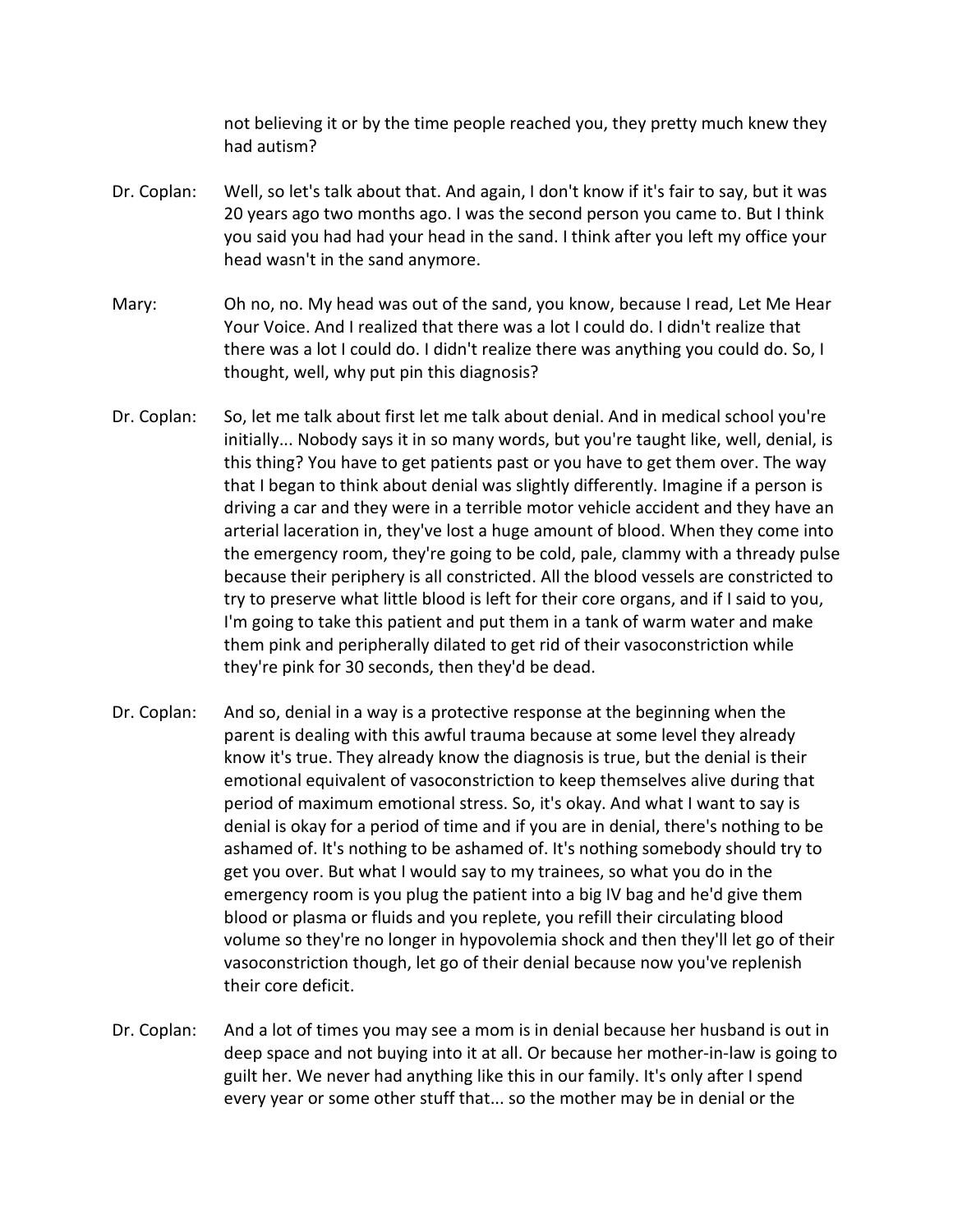father may be in denial because they're protecting themselves. And what I tried to ask myself, cause I used to want to take people in the office and go wake up, wake up, listen to me. That's crazy. That's not the way, that's not compassionate care. You can't do that. And then I had to kind of get down under it and think, why are they in denial? They're in denial because this is protection against something.

- Dr. Coplan: And I tried to have them both on the sofa and what I would do with both mom and dad there, turned to one parent and say Blah Blah Blah, whatever. And that parent would respond, not turn to the other parent. And I would say, what do you think about what your partner just said? And I would get the two of them talking to one another, and sooner or later the tears would come, and the denial would fall away as I was able to help people get back on the same page with one another. I mean sometimes one parent didn't want to say anything because they were protecting the other parent. Well sometimes my parents had been trying to tell the other parent, but they'd finally given up. All kinds of permutations. So, denial at the beginning is, is not a bad thing, but denial that goes on forever. That's not good. That's like being stuck at one stage. And if you're stuck at one stage, then you need help to get unstuck.
- Dr. Coplan: And I mean maybe the woman had a termination of pregnancy, or maybe... I had one woman where she herself had been the product of father-daughter incest and she was so ashamed, and I said, that has nothing to do with your kid's autism. And you could feel the rock lift off her shoulders. So, parents have reasons for denial that we might not even suspect. But if you can kinda sit and... Pediatricians don't usually do that. Neurologists don't usually do that. Child psychiatrists don't usually do that. I'm a very odd duck because I kind of took license with my MD degree. It's like a Green Lantern, you know, you can use this force for good. And I kind of delved into feeling areas that were technically not my business, but it was to help the parents be adaptive for the child's sake. And so that's where if you find that you're stuck, if you're stuck at the stage of anger or the stage of guilt, or the stage of sadness.
- Dr. Coplan: My father would start at the stage of anger. He was angry. Until the day he died... And our house was this little fortress and no outside person was ever good enough to help my sister and on and on and on and on. He was stuck there and we were stuck living with him. So, I know what it means to live with somebody whose stuck So denial is a protective reflex. And instead of being ashamed of it, sit down and say, Yep, I'm in denial. At some level, I probably really know what I'm denying. Otherwise I wouldn't be so worked up about it. But how do I get myself the help so I can move safely beyond this protected state? Yeah, I would rephrase it like that.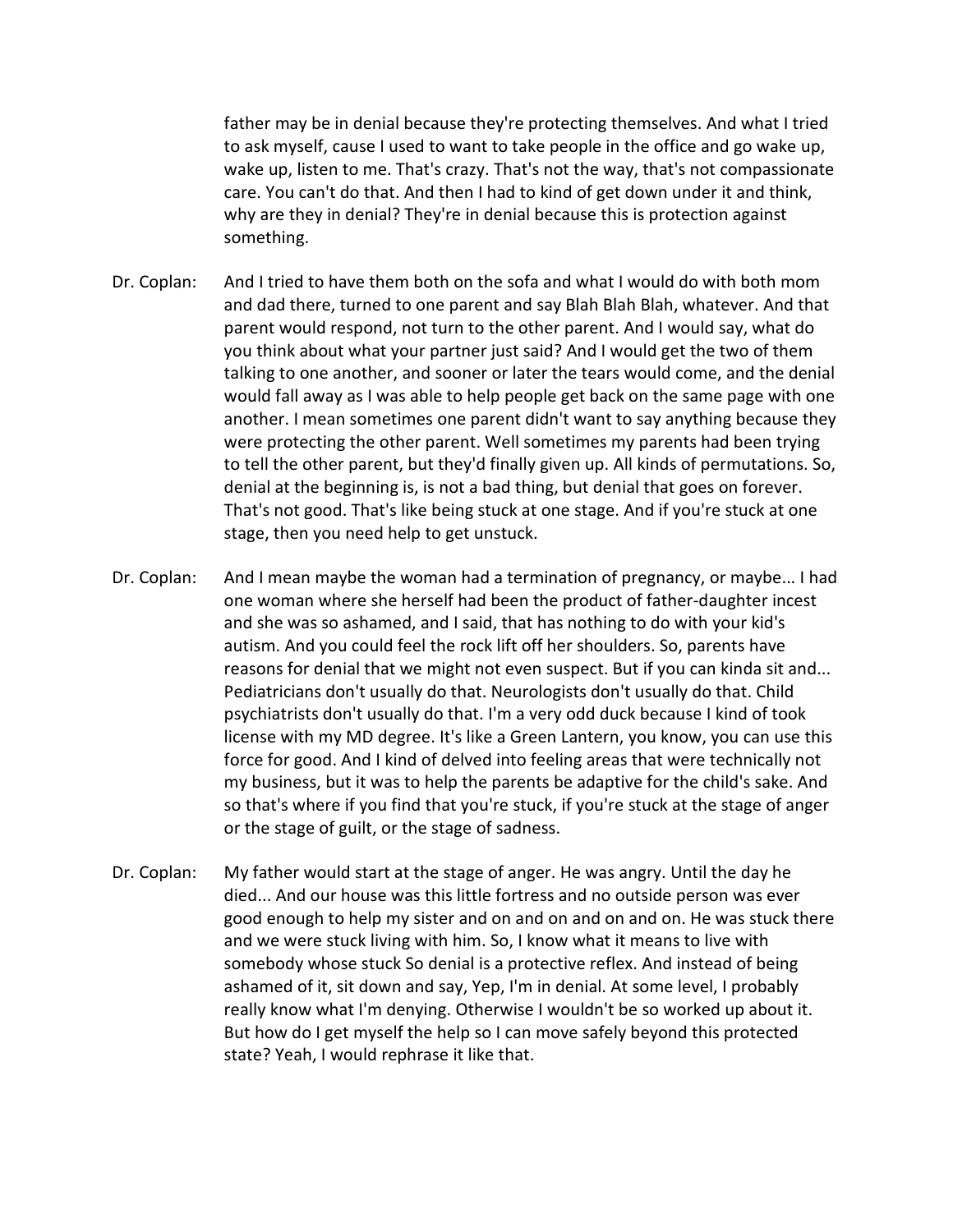- Mary: So, I remember being on the couch with my husband to get the diagnosis of autism. And Lucas, we already knew he was probably going to get the diagnosis cause a month prior we went to a psychologist who gave us a diagnosis of PDDNOS. And you also did an IQ test and said, Lucas, also had, at the time it was called mental retardation. So that kind of freaked me out. And I asked him, I said, well, we have an appointment coming up at Children's Hospital of Philadelphia with a developmental pediatrician. You know, I'm assuming I should go there for, you know, what would be a second opinion? And he's like, why, why go there? I just told you what he has. So, like, you know, deal with it. And I'm like, eh, that was so backwards at the time. So I, you know, I was very glad that I did pursue a medical diagnosis with a medical doctor because you know, there are, it's not just like you just go into the clinic and do this checklist and you diagnosis it. There, you know, you would have us if we hadn't, maybe... For some kids will have hearing loss or do genetic testing or do metabolic screenings. You know, there's other things that can look like autism or make autism a lot worse that a developmental pediatrician knows that other specialists don't know.
- Mary: But I remember being on the couch and we were both ready for a diagnosis of mild autism. But you diagnosed him with moderate, severe autism. And when I told you that the other psychologist gave him a diagnose of mental retardation, you said, well that wasn't really fair that, you know, he didn't have language. He wasn't testable at this moment. We hadn't started therapy, you know, like that we should, you know, that you would only recommend that, you know, later down the line at five or eight like that. We also asked you about medication and you said, you know, you would not recommend medication for him until a full ABA program was in place. Like that was our marching orders, you know, get ABA in place and then we would meet with you to decide, you know...
- Mary: But I think the whole idea of, and I've seen this in my practice as well with my clients is, is people, parents, I know myself, but many parents want to hinge on, it's just mild or... in the past when we use the DSM IV, it's just PD analysis or just Asperger's. And we got PDLs in June of '99, moderate severe autism with you in July in '99. Then we went to a psychologist from CHOP to get baseline, real baseline testing. And she tested him and diagnosed with PDD nos again. And so, I had you and...it was Dr. Radcliffe who was a psychologist at CHOP at the time in the same room. And I said, okay, so you're saying moderate to severe autism, you're saying PDD nos. Like, which is it?
- Mary: And you, I mean, you had so many wise things that you taught me over the years, but one of them was like, he's three; all you want to know is what he's going to be like at age eight and neither one of us can tell you. And the closer you, you know... it's like saying light red or dark pink. It depends on the day, depends on what testing is done. Like I remember with Dr. Radcliffe, like he was there for psychological testing and we got a soft pretzels, which he loved, and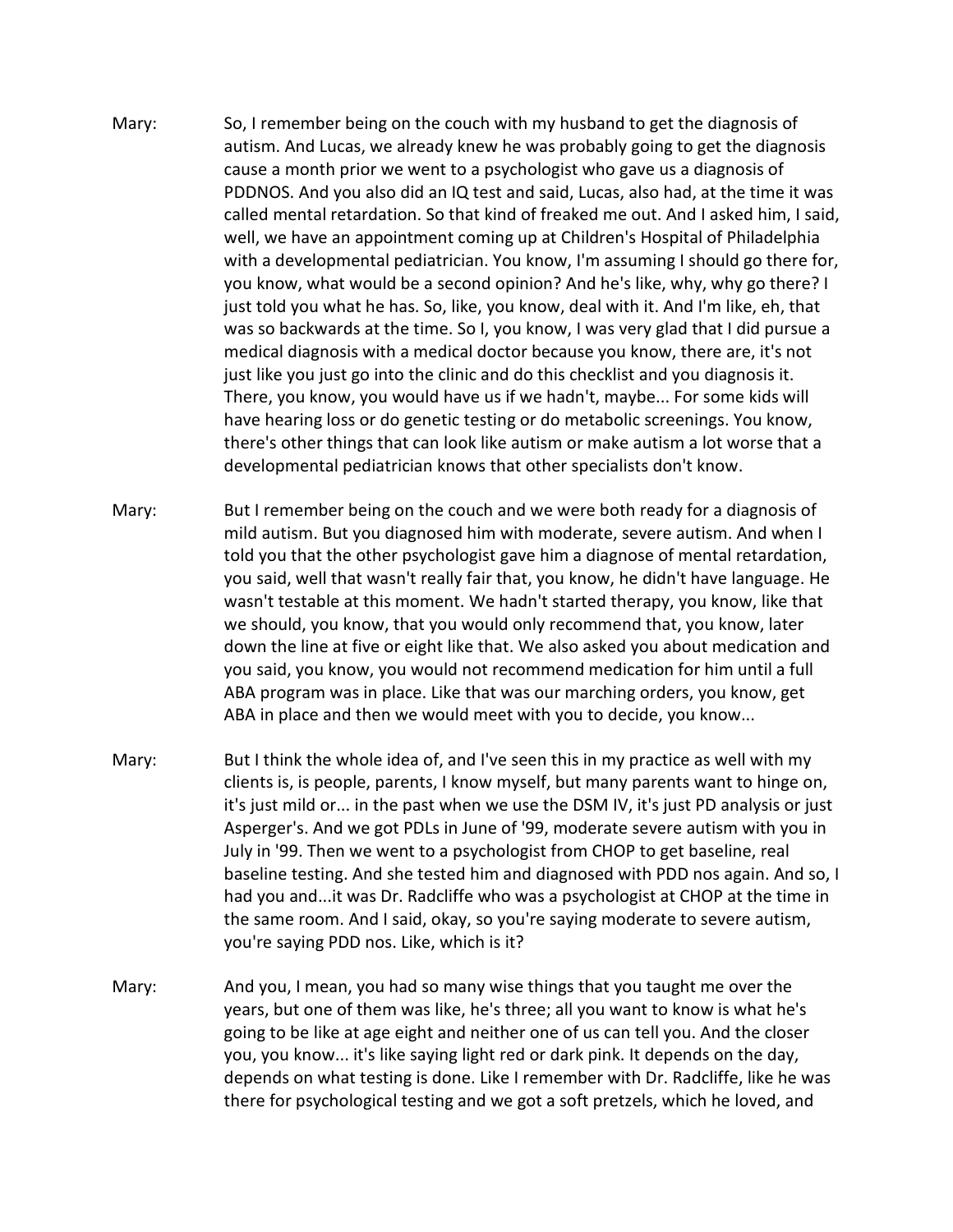we were in the waiting room and I was holding this soft pretzel and it was like a doll play scenario with a plate or whatever. And for whatever reason Lucas came over, ripped a piece of the pretzel on and put it on the plate. I'm sure that got him big points for play, which was weird, you know, like he's... but like that gave him more points and just, you know, made it look more mild, but you know, and she said, don't just focus on language, focus on self-help skills and those sorts of things, because those are going to not only be a better predictor of IQ in the future but also a predictor of how functioning is going to be and how mainstream he's going to be. And don't focus too much just on table time and getting his language up and miss all those other big pivotal pieces. But I ensure you in your vast experience, you've had many parents where they really want to pinpoint where the child's at and that's a very slippery slope. Right?

- Dr. Coplan: And in fact, what I've said to people is I can give you a map of the territory or it's like a chart of the harbor maybe but there's fog out there. I know there's an island here. There's a riptide over here and rocks over here. But because it's foggy out there, I can't tell you exactly where your child's boat is at the moment. There is this territory, there are these hazards, there is this ship's channel. But it would be unfair to your child for me on the basis of an hour in the room with him to give you a prediction with that degree of precision. Now let me back up for a second. One of the differences between psychological testing that Jerilyn Radcliffe did and the way I arrive at a diagnosis, and I respect this, and it's like there are different ways to get somewhere; psychologists put a lot of value and correctly so on what they can test in the room and demonstrate in the room. Whereas as a physician, what I'm taught is a lot of the times you make the diagnosis based on the history.
- Dr. Coplan: So, parents come in and they say to me, my child doesn't do this. He does do this; he doesn't do this. He does do that. I attach a huge amount of weight to that and I'll try to do some testing at the table, but basically or predominantly, well maybe not basically or predominantly, but to a larger degree my diagnostic impression is going to be formed in at least equal parts by what I see and what I hear. Unless there's a disconnect between those two things. If the parents say, oh, he doesn't do x, or he does XYZ, but I can't get into... But when they align, it's like two legs of a stool. But I'm going to put a lot weight on the history where a psychologist by the nature of the training and by design, they're gonna be Bailey skills element or giving a Dawson if they're going to give whatever, and they're going to go much more by the numbers on that piece of paper.
- Dr. Coplan: And those may be discrepant, and it doesn't mean one person is right and one person is wrong. What it means is we came to our diagnostic impressions using different subsets of the universe of data. Now and again, but let me come back to your larger point, on that first day when the kid doesn't even understand that he's being tested and that his job is to do his best for this strange adult that he's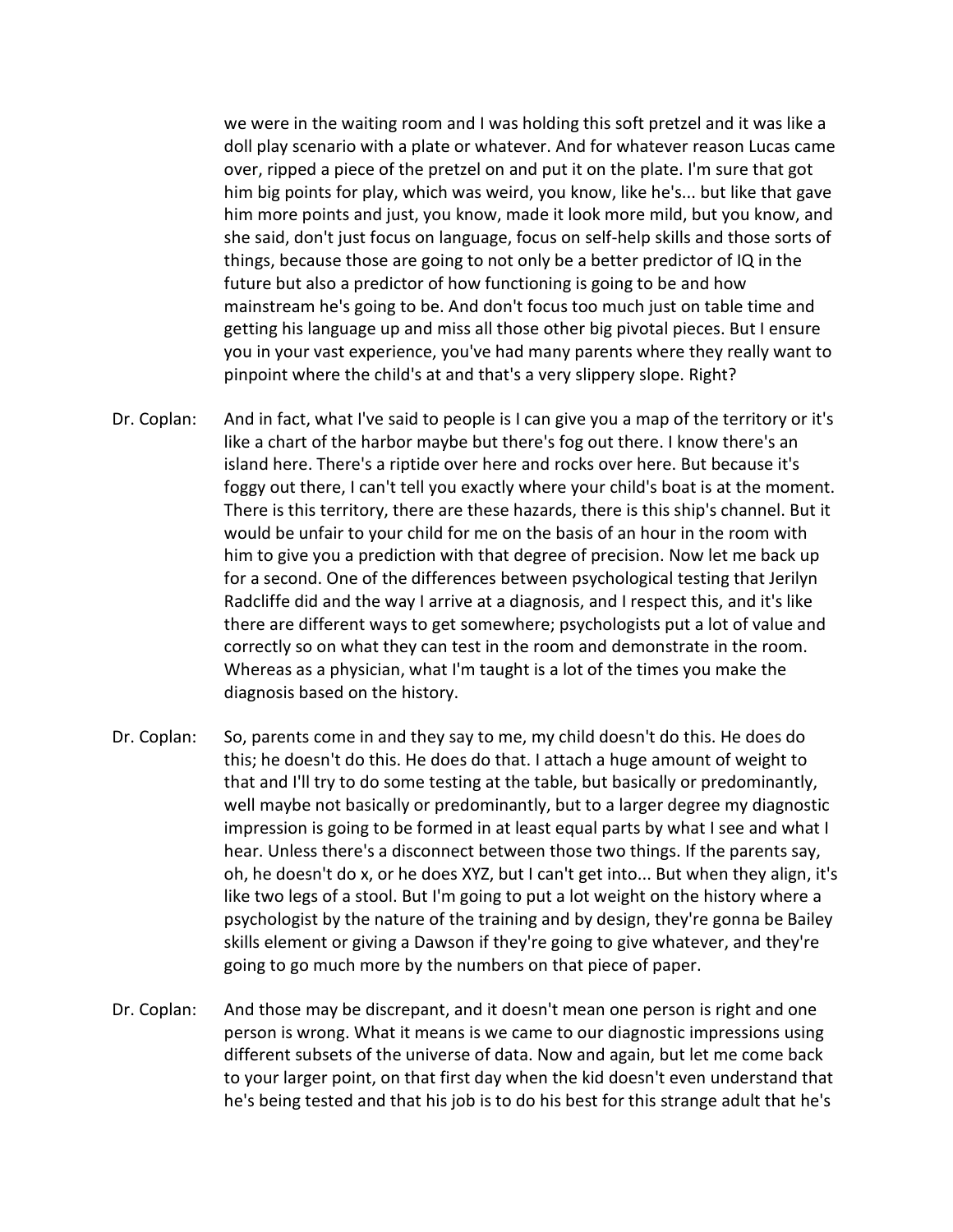never met before, It's not fair. It's not professional on my part to conclude that he couldn't do at X; all I can say is he didn't do X. I can't say, and this is another mistake that teachers make, it's another mistake school psychologists make, I don't think behavioral psychologists make it but school psychologists and teachers will say he refused to do X in class. What you need to say is he didn't do X in class. Put it on yourself and say, I was unable to get him to do X in class rather than impute willful task refusal to the child on day one.

- Dr. Coplan: If the kid doesn't understand what the game that's being played here and my job is to jump through Dr. Coplan's hoops, I can't make a conclusion from that. On the flip side of that, if by sheer luck that day, he puts the pretzel on the plate and gets points, good for him. I'm not going to take it away from him. So, there were discrepant answers, but I think the professional answers to say, what we need to give you today is knowledge of what you need to do tonight and tomorrow. And anybody who claims that they can predict five years from now is really blowing smoke because that technology or those skills really aren't there to hold onto your wallet when somebody tries to take that line with you.
- Mary: Yeah. So I remember, you know, when you gave the diagnosis, like I said you recommended ABA, applied behavioral analysis program, and I know many years have gone by, two decades, since you diagnosed Lucas, but, and you...
- Dr. Coplan: We're not older, just Lucas, right?
- Mary: Yeah. And so I, and I know you retired from clinical practice five years ago, but you know, within the past when you were practicing the past 15 years, did you continue to recommend intensive ABA programs or did that depend on the child? And what level of ABA programming did you usually recommend for a child with moderate severe autism?
- Dr. Coplan: Okay, so you put in the qualifier, moderate to severe autism kind of at the end of your discussion. But I would see kids at 16... I had a child referred to me as 16 for a reading disability because he couldn't understand the social content of stories. It was not a reading problem at all. It was a theory of mind problem and I don't think that kid would have needed ABA. He needed social stories and insightbased intervention, but for somebody who you need...
- Dr. Coplan: There's an old Kentucky recipe for rabbit stew. And I used to say this in the office also. Okay. Maybe I never said it to you. There's an old Kentucky recipe for rabbit stew where the first line on the recipe says: first catch a rabbit. And at the very beginning the object is to get the child to come, sit, attend, reciprocate, and that's like catching the rabbit. And then once you have that basic skill set imparted, then you can use that skill set to impart more complex skills, reciprocity, self-care, communication, the fact that when I say, milk that person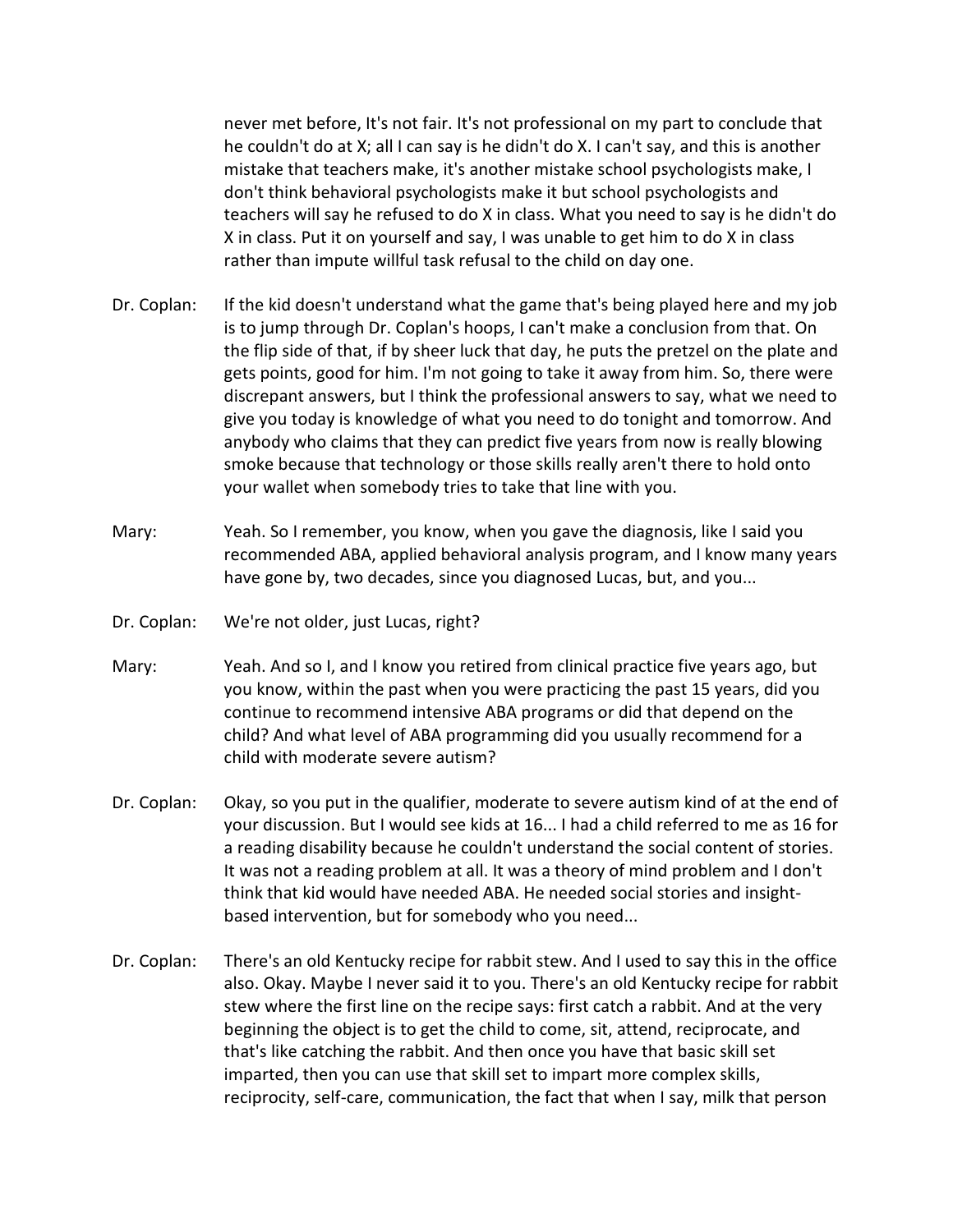out there is going to give me the milk, which they might not learn through incidental learning. Kids without spectrum disorder are graded incidental learning. They do something once by accident and then catch on right away. You never have to teach them again. So whoa, where did he learn that? Kids on the spectrum often need explicit, you know, that they need explicit learning, but until the kid is sitting at the table and attending and he knows now what the game is, it's being played and it's not a game, although you make it a game, right, to engage the kid. The object of this is for me to acquire a new skill set and that the child may have say that to themselves. They don't internally verbalize it. But definitely ABA is a really proven time tested, proven way of imparting new skills to somebody who may not be available to social learning or trying to appeal to verbal inducement of some other clients. So, I continue to endorse our ABA in that kind of situation. Absolutely. Good on me because 20 years ago I had come from an academic center that was very down on ABA where I'd come from before Philadelphia. So good for me.

- Mary: Yes, you were pro ABA and that was great because I was, you know, all about getting Lucas into an ABA program since I had read, Let Me Hear Your Voice a couple of weeks prior. So, okay, so you went on to write a book in 2010, and it's called Making Sense of Autistic Spectrum Disorders: Create the Brightest Future for Your Child with the Best Treatment Options. And I know you had, you know, put your heart and soul in that book and it is still, it's still available. It's still selling well, and you've gone around and have done lectures and keynotes and stuff on that book as well.
- Dr. Coplan: Yeah. Right.

Mary: And you also are in the process of maybe making some videos and trying to spread your expertise a little bit more out in the field of social media.

Dr. Coplan: Actually, I got into the water before today's interview and if you go to my website, www.drCoplan.com, no E, no D... C O P L A N. And then you jumped out to my YouTube page, I got up a video up this morning. Previously the posts on my YouTube page had been, live footage of me giving a lecture to an audience. That's okay. And I was very pleased to see that one of my lectures had gotten like 20,000 views or something since it was put up. I was rather pleased with that. But now I'm finally an old dog, new tricks. I have a Webcam, I have a screenshot recorder, I have a video editor. So now what I'm doing is putting up, and I put the first one out this morning, where I talked directly to the parents or whoever, teachers or healthcare or mental health providers to try to make some of this stuff accessible.

Dr. Coplan: And I actually learned this. I'm actually taking music lessons online. I'm not good enough to play. I put blues, harmonica lessons online and each lesson is about 15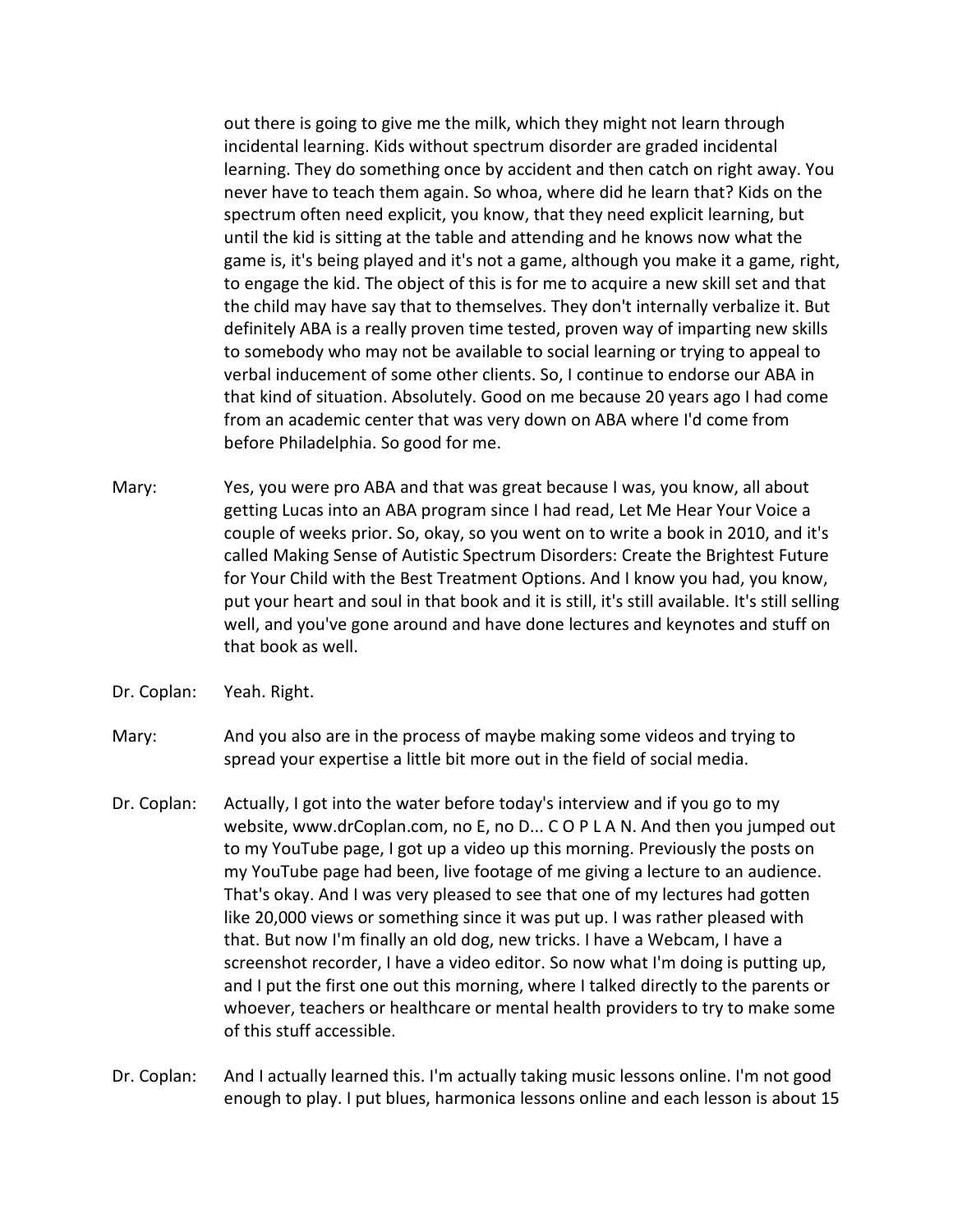minutes long. And I said, if this guy can teach me how to play harmonica with 15 minute clips online, then I can certainly put my material online in a way that parents can digest easy bits. So, I've actually started doing that. And I think putting my first toe in the water was the hardest. So, from here on you can keep tabs on me and your viewers can keep tabs on me. So, go to the website, click on the YouTube. The first one will be the front up this morning.

- Mary: Alright, great. So that's drcoplan.com is the way people can follow you. So just to wrap it up, so part of my goals for this podcast are that parents and professionals be less stressed and lead happier lives. So, it's not all just about strategies and trying to get the child to his highest level of function. We only have one life and I really do believe that we can... all of my podcast guests, we kind of wrap it up. So, are there, what are the key advice, pieces of advice, strategies you can give to reduce stress in the adults' lives and anything parents or professionals or the same advice for either?
- Dr. Coplan: So, I read a video blog by Lori Una if I'm pronouncing her name right, and when B and cheese.
- Mary: She came on my podcast, I forget what...
- Dr. Coplan: But like you are a very high-powered achieving person, dynamic person. And she said, look, we finally got used to the fact that we're just not going to be perfect; if our kids' clothes don't match one day. That's okay. It's alright. And I can also speak from personal experience, having had the opposite experience in my family of origin where everything had to be just so, and in fact in the long run that was more destructive to my sister's development and to all of our mental health than just saying, you know, life isn't perfect. It's okay. And I think parents need to guard against their folks out in the autism world who are fear-mongers and they sense that they can capitalize on parents' anxiety as a way of making a quick dollar to be very blunt about it. And they still engage in fearmongering. If you don't do this, your child is doomed, kind of an approach.
- Dr. Coplan: The problem is it's a chorus. And there were these people over here saying it. Most people over there are saying it and this people over there saying it and parents were thrown into a panic even more so than they need to be. So, you, this is not, your child was not a little bottle of Nitroglycerin and if you handle it wrong, it's going to explode, and everything is lost. It's not like that. Children are very resilient. Even kids on the spectrum are resilient. Parenting is trial and error. If you're, if you're the parents of a one and only a typically developing child and you're learning as you go, your kid is resilient and they're gonna withstand most of your gaps without a long-term consequence. This is not a do or die situation. And in fact, being a little bit unwound, it's good. Bear in mind that the reverse genetics is a chance that as the parent of a kid on the spectrum, you may have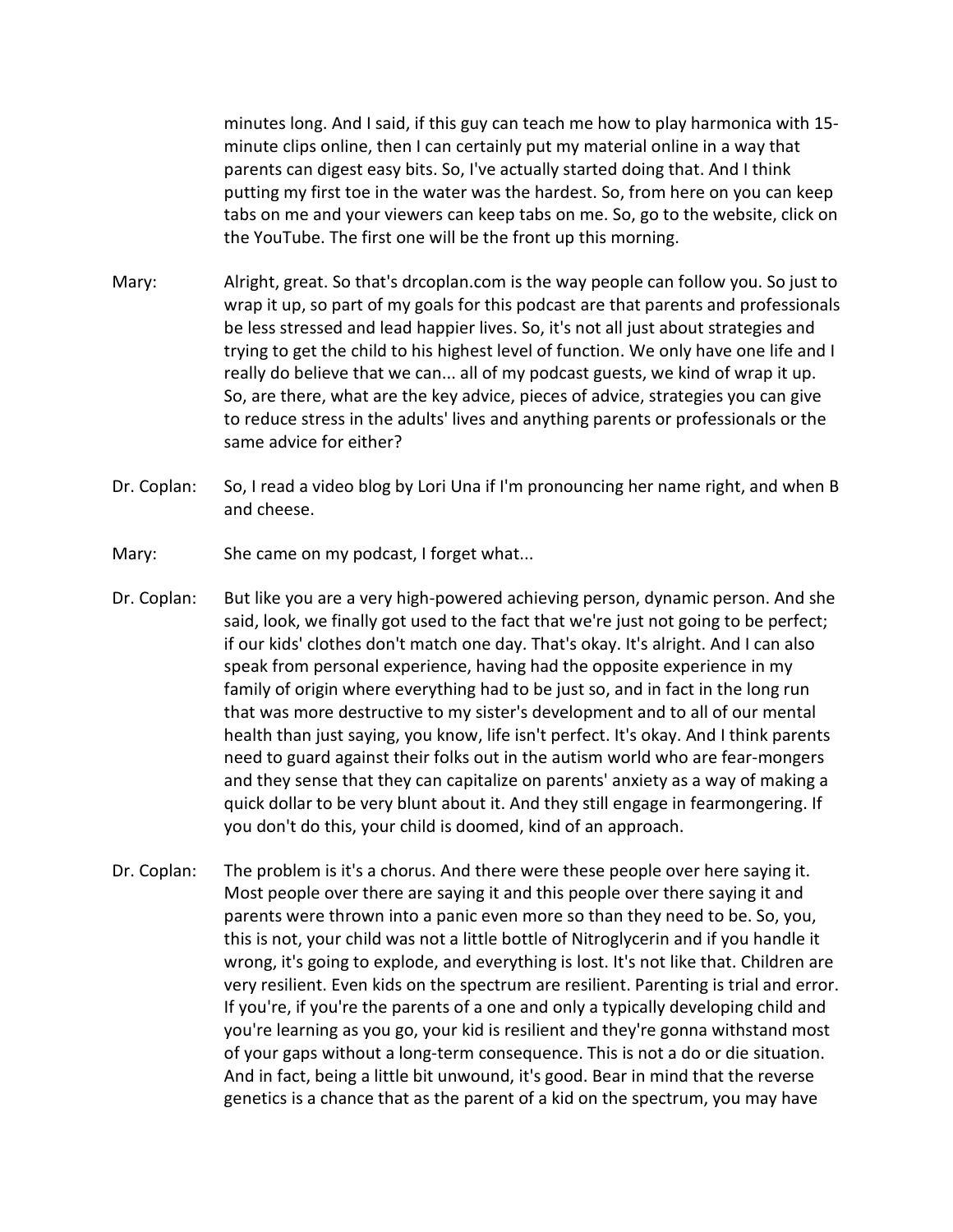more than a touch of anxiety or perfectionism yourself. Get in touch with that, learn how to let that go. Exercise through yoga, meet with friends, whatever it is.

- Dr. Coplan: I had a very good colleague who once said, Ruby Salads are, and she was a therapist who said this, your child with disability is a member of your family, but your child's disabilities should not become the center of your family. And I think those are words to take to heart. If I could say anything, if I could go back 60 years and talk to my father, you know, you were talking on your 20 years later blog post, what would you say to your younger self? That's what I would go back and say to my dad. Of course, I can't do it over. But that's what I would say is, it's okay if you didn't get the clothes done today, it's okay, and you've gotta pick which hill you're going to die on, so to speak.
- Dr. Coplan: And most things aren't worth it. And if you only, and I had a mother tell me this, if I only get 95% of the things on my checklist done tonight, that's okay. And this is another mother, and the rock kind of lifted off her shoulders. And then she also said, and if there are some days, and this was a kid who had CP, he had drooled, and she said I didn't want to touch his poopy diaper. I didn't want to touch his drool. And I looked in the mirror. At first, I thought what kind of a terrible mother am I?
- Dr. Coplan: And then I knew, I saw all those feelings are okay, all those feelings are okay. You can just sit up in your chair and all that is okay. And be kind to yourself. And then the next day you pick up the cuddle and you start again, and it's, it's alright. You know, we'll take a deep breath. And you said something on your blog post, which is how I also closed my book with the very same line: It's not a sprint, it's a marathon, and you've got to pace yourself and save some of your energy for the next month.
- Mary: And I actually say it's a marathon on a roller coaster because a lot of times it's not a straight course and there's lots of downs and lots of taking two steps forward, one step back and a lot of it is trial and error and you're going to constantly be changing what you need to do. And I wouldn't get too focused, like you said, don't get too focused on where your child's at on the spectrum. I mean, he's a person with strengths and weaknesses and we just have wanted just continually like Lucas, you know, my goal is that he reached his fullest potential and he continued to reach his fullest potential. It's not a finite thing. He's only in his early twenties, so that bar has to stay high, so he remains reaching his fullest potential, whatever comes down the pike.
- Mary: And we talked, you know, be as independent, as safe as possible and as happy as possible. And that really is the goal, I think for all our kids, whether they have autism or not. So, okay. So, I loved having you on. I think we're going to have to have another session with you in the future. There are so many more areas we